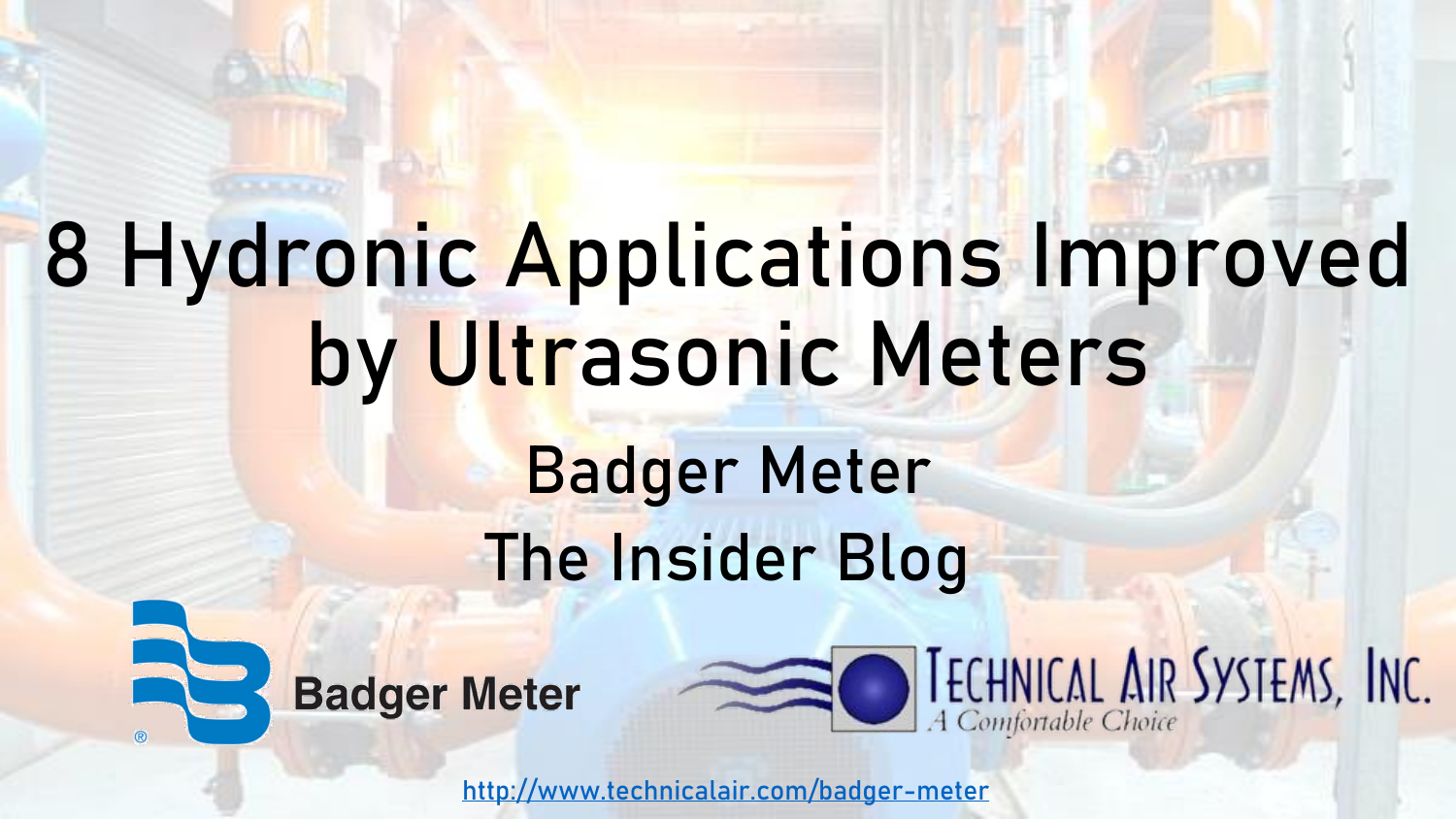# BADGER METER ULTRASONIC METERS

- [Ultrasonic meters a](https://www.badgermeter.com/products/meters/ultrasonic-flow-meters/?bu=municipal)re a leading technology because of their ability to simplify flow measurement across a variety of applications
- These meters are increasingly popular in heating, cooling, sub-metering and monitoring applications for their unmatched flexibility, accuracy and repeatability
- Discover eight hydronic applications where ultrasonic meters play an important part in improving operations



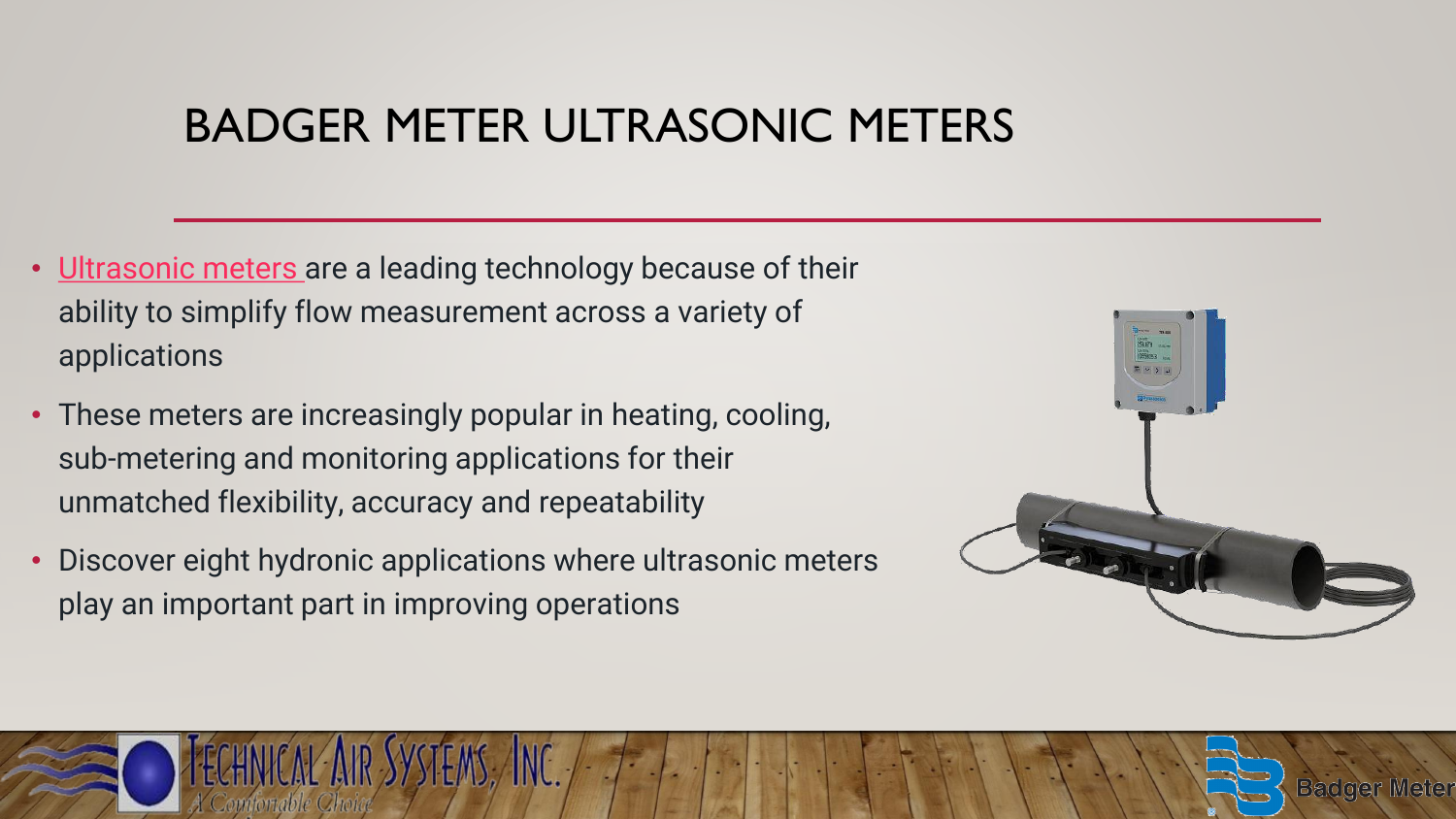# 1. COOLING TOWER BLOWDOWN

- Because [cooling tower blowdown applications](https://www.badgermeter.com/markets/building-design-hvac-plumbing/heating-ventilation-and-air-conditioning-hvac/cooling-tower-blowdown/) are complex and critical to overall system operation, meters must be able to capture low flow measurements with an accuracy of ±2%.
- [Ultrasonic clamp-on meters](https://www.badgermeter.com/products/meters/ultrasonic-flow-meters/tfx-5000-ultrasonic-clamp-on-flow-meter/)-like the Dynasonics<sup>®</sup> TFX-5000 Ultrasonic flow meter—are a leading choice because operations don't have to shut down for installation.
- The meter simply clamps onto the pipe, ensuring it never contacts the highly concentrated water.
- Unlike in-line meters, ultrasonic clamp-on meters allow debris to pass through without the fear of clogging or losing accuracy.

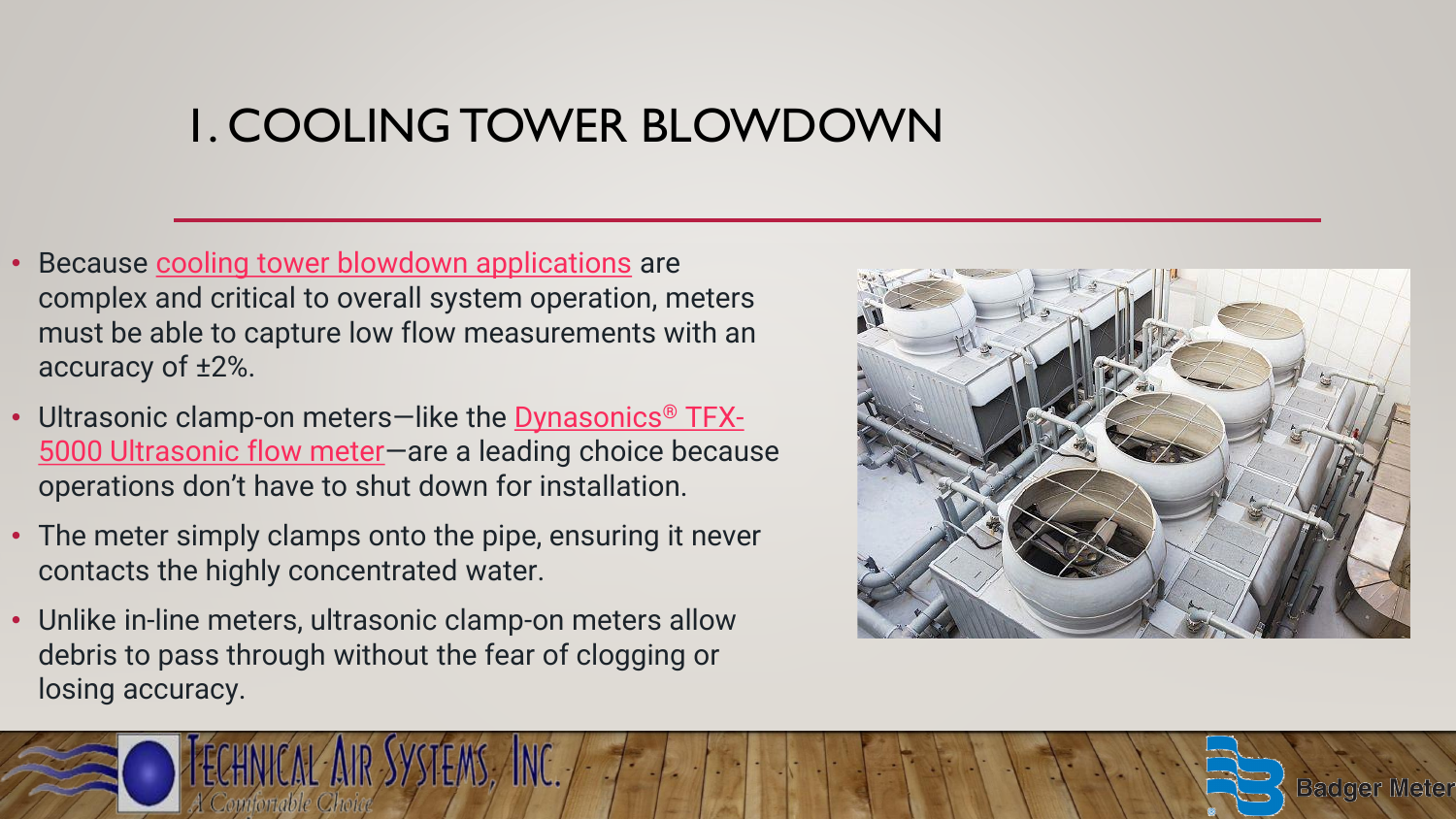# 2. CHILLED WATER



- Precisely staging chillers and monitoring and maximizing [chilled water system](https://www.badgermeter.com/markets/building-design-hvac-plumbing/heating-ventilation-and-air-conditioning-hvac/chilled-water/) efficiency is an important task to keep operations running.
- The [TFX-5000 meter i](https://www.badgermeter.com/products/meters/ultrasonic-flow-meters/tfx-5000-ultrasonic-clamp-on-flow-meter/)s an ideal choice because of its ability to measure flow with impressive accuracies and temperature differentials better than 0.1 °F.
- Additionally, this meter can measure flow and temperature—providing British Thermal Unit (BTU) energy measurements—without the need for additional tools, allowing operations managers to closely monitor and maximize system staging.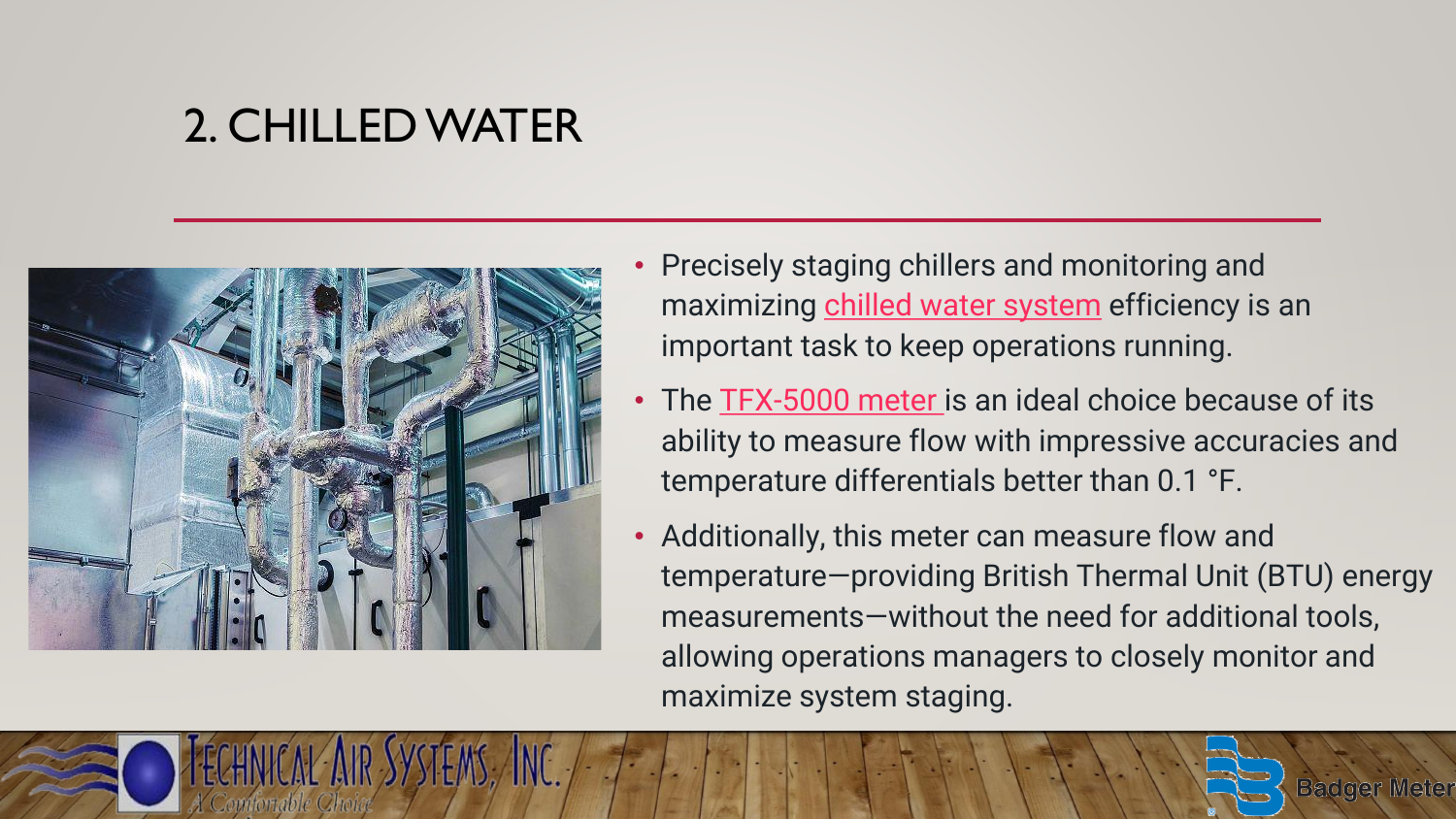# 3. GLYCOL/ HOT WATER

- In [glycol/hot water applications,](https://www.badgermeter.com/markets/building-design-hvac-plumbing/heating-ventilation-and-air-conditioning-hvac/glycol-hot-water/) the measurement of temperature difference is required to calculate the amount of thermal energy used.
- Badger's ultrasonic clamp-on flow meters provide a complete energy flow solution, delivering notable accuracy to help maximize system efficiency.
- The **[TFX-5000 meter](https://www.badgermeter.com/products/meters/ultrasonic-flow-meters/tfx-5000-ultrasonic-clamp-on-flow-meter/)** is non-intrusive and can seamlessly integrate into existing operations—a single user can install this meter without shutting down operations.

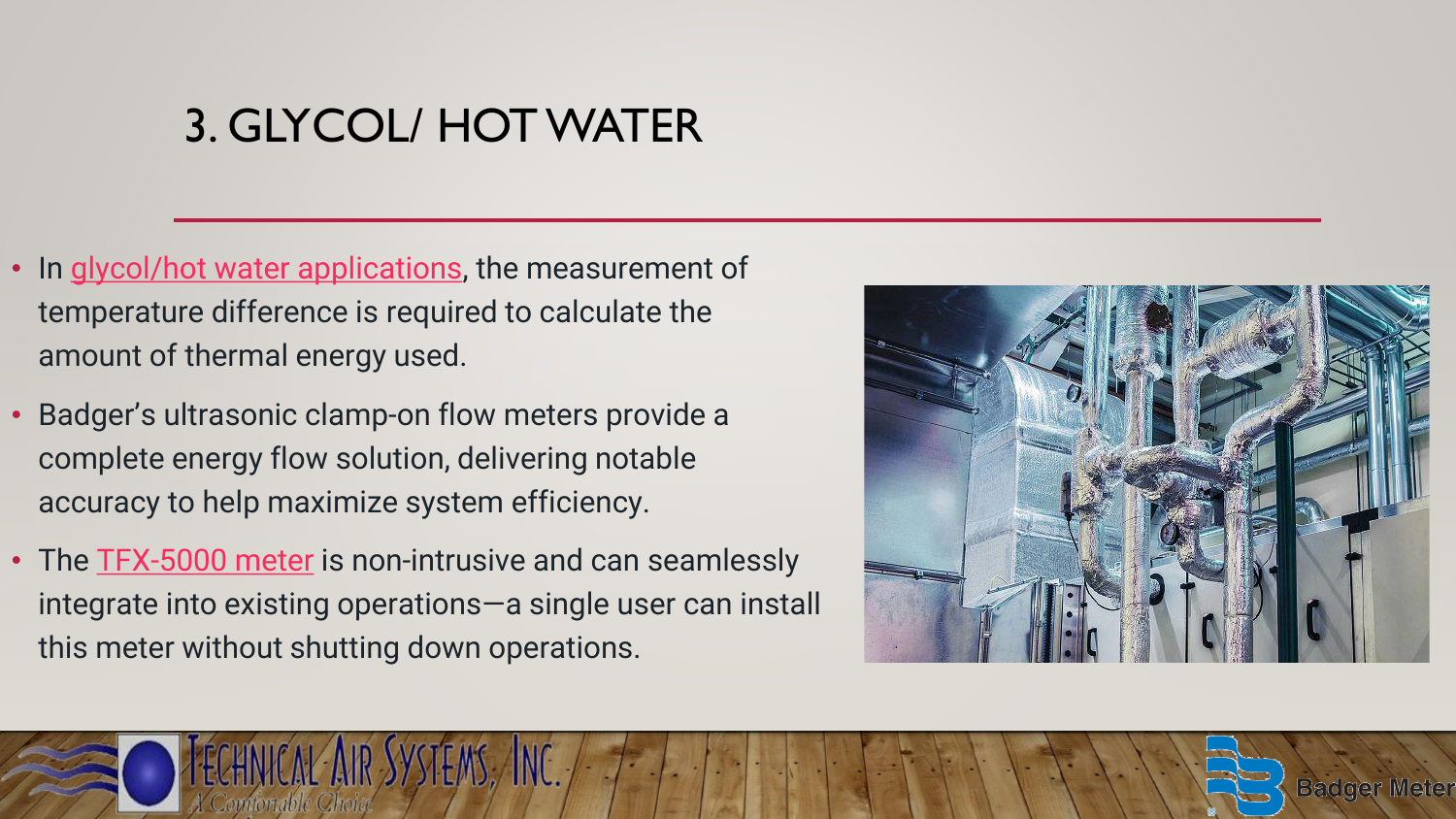#### 4. MAKE- UP WATER



- Accurate flow measurement is required so that decision-makers know the correct amount of [make-up water](https://www.badgermeter.com/markets/building-design-hvac-plumbing/heating-ventilation-and-air-conditioning-hvac/makeup-water/) to add to the system to avoid critical malfunctions or failure.
- In addition to impressive accuracy, ultrasonic clamp-on solutions can capture low-flow measurements to support these efforts.
- These meters are also recognized for their low cost of ownership and ease of installation to be up and running in under an hour.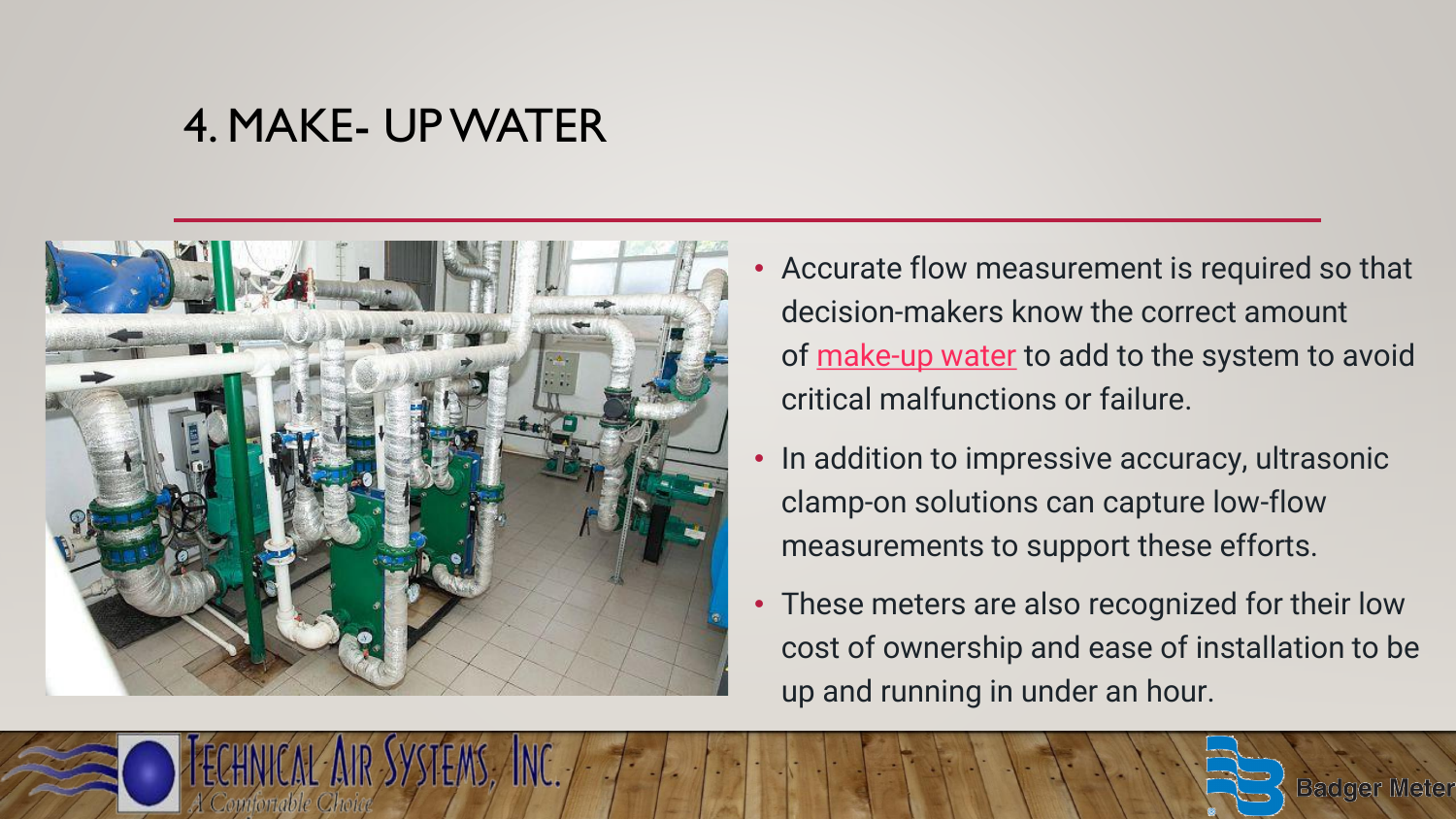# 5. CONDENSER WATER

- [Condenser water systems](https://www.badgermeter.com/markets/building-design-hvac-plumbing/heating-ventilation-and-air-conditioning-hvac/condenser-water/) work in tandem with chilled water systems to remove heat energy from a building or process.
- Because of its crucial function, accurate ultrasonic flow meters are a top choice to monitor fluctuating flow rates and maintain proper system operation.
- These meters are a leading option because operations can continue running during installation and sample the flow 40 times per second to provide accurate flow, temperature and energy measurements when paired with accompanying sensors to maintain optimal system function.

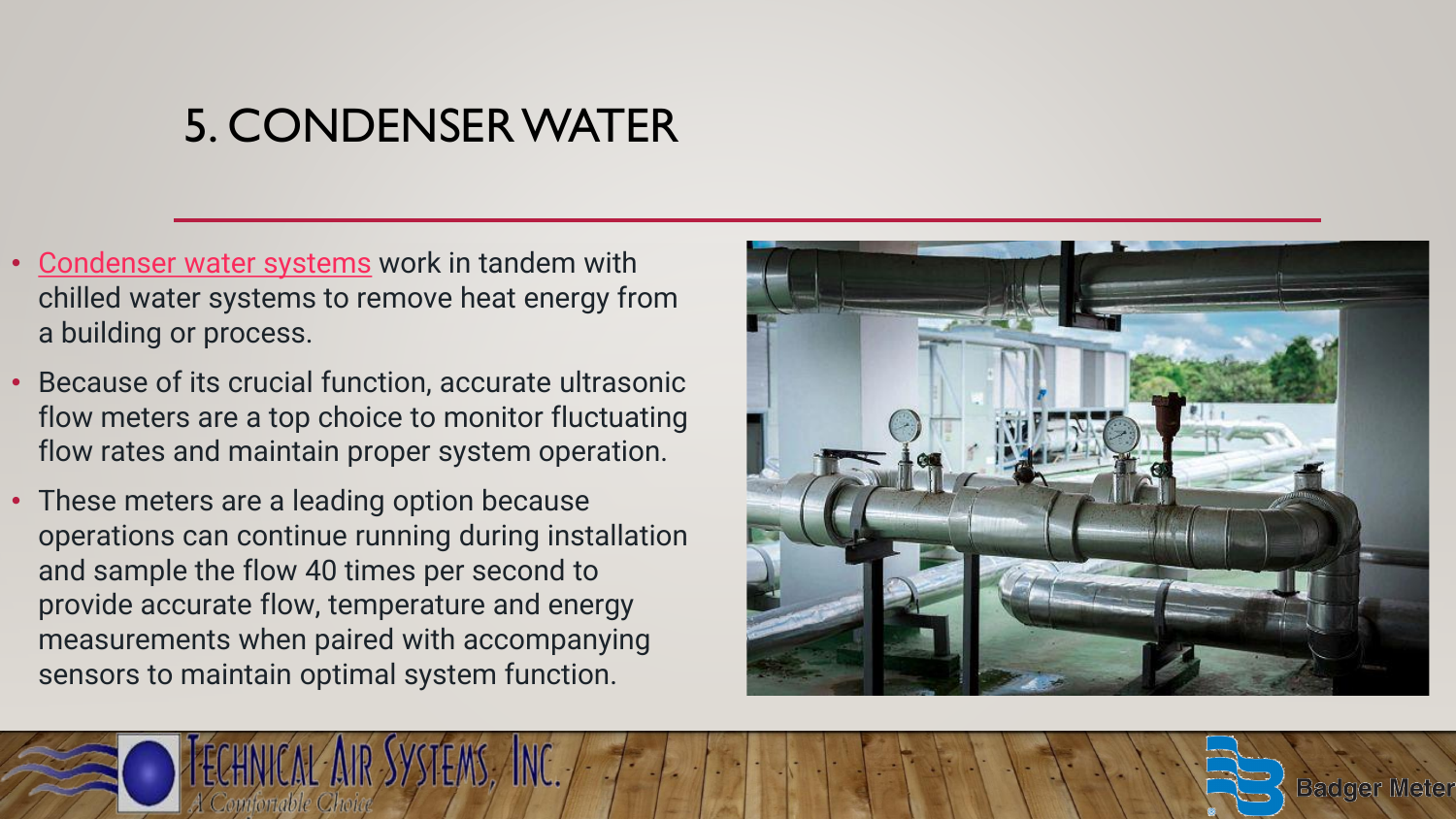#### 6. CONDENSATE BOILER FEED-RETURN



- [Condensate return applications](https://www.badgermeter.com/markets/building-design-hvac-plumbing/heating-ventilation-and-air-conditioning-hvac/condensate-boiler-feed-return/) have a major impact on system productivity, energy efficiency and reliability because they return condensate to the boiler so less make-up water is needed.
- Accurate and frequent flow measurement ensures that supply water is high quality and that low-quality water is removed from the system.
- Ultrasonic clamp-on meters are a top choice since they can be installed quickly and fit the required parameters of ±2% accuracy.
- They also cover a wide flow range with the ability to capture low flows within the application, measuring 0.07…33,000 gallons per minute.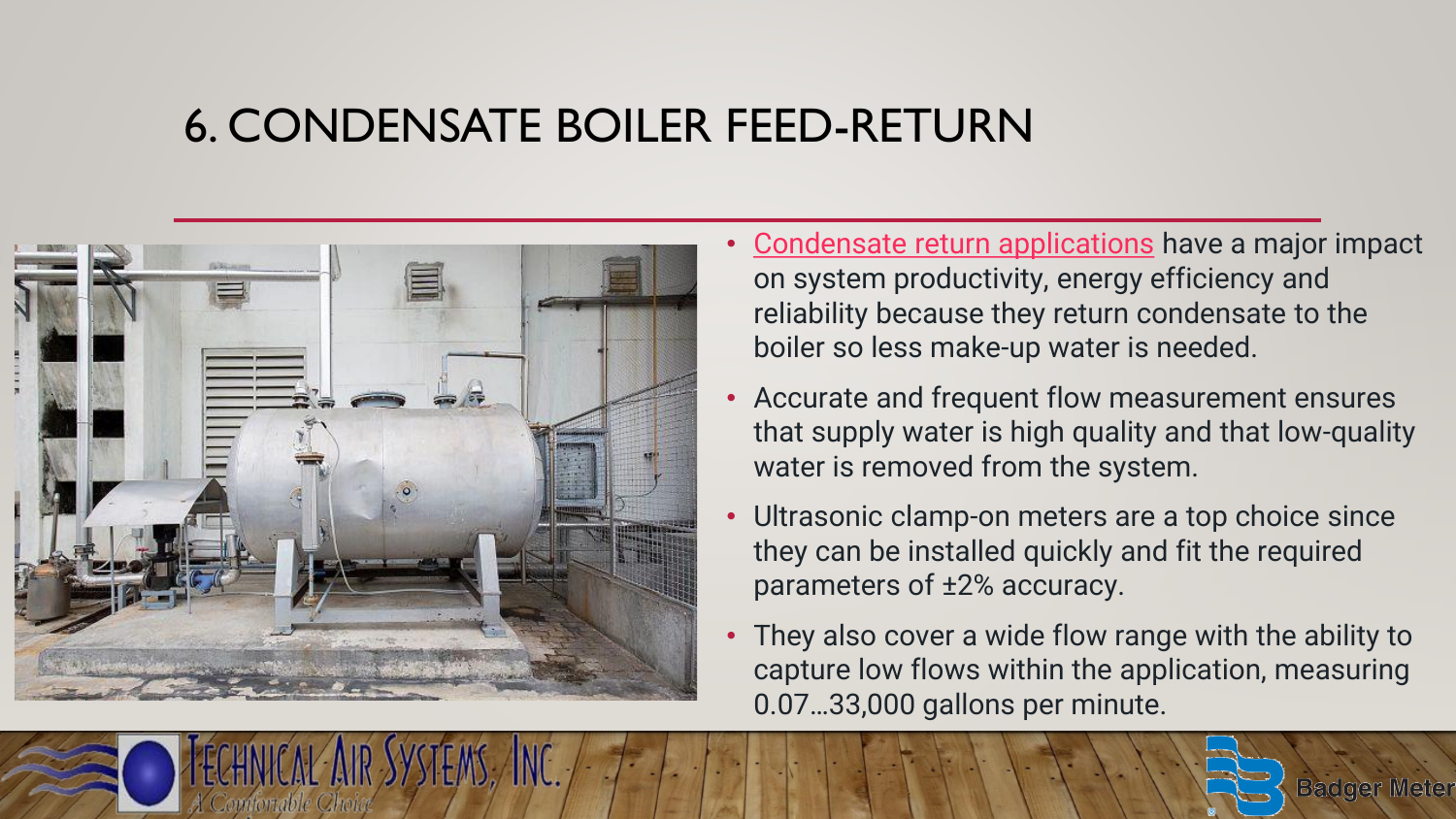#### 7. COST ALLOCATION/ SUB- METERING

- In [cost allocation/sub-metering applications](https://www.badgermeter.com/markets/building-design-hvac-plumbing/heating-ventilation-and-air-conditioning-hvac/cost-allocation/), tenants are billed based on their energy and water use. Accurate flow measurement is critical to ensure water flow is tracked 24/7 and communicated to a data management system for proper management and billing.
- Meters like the **[TFX-5000](https://www.badgermeter.com/products/meters/ultrasonic-flow-meters/tfx-5000-ultrasonic-clamp-on-flow-meter/)** meter are ideal options for their wide turndown and low-flow capabilities.
- These meters can be easily installed on a pipe's exterior to start operating in less than an hour.
- That means facilities managers and other stakeholders have access to the information they need almost immediately to start monitoring water usage.



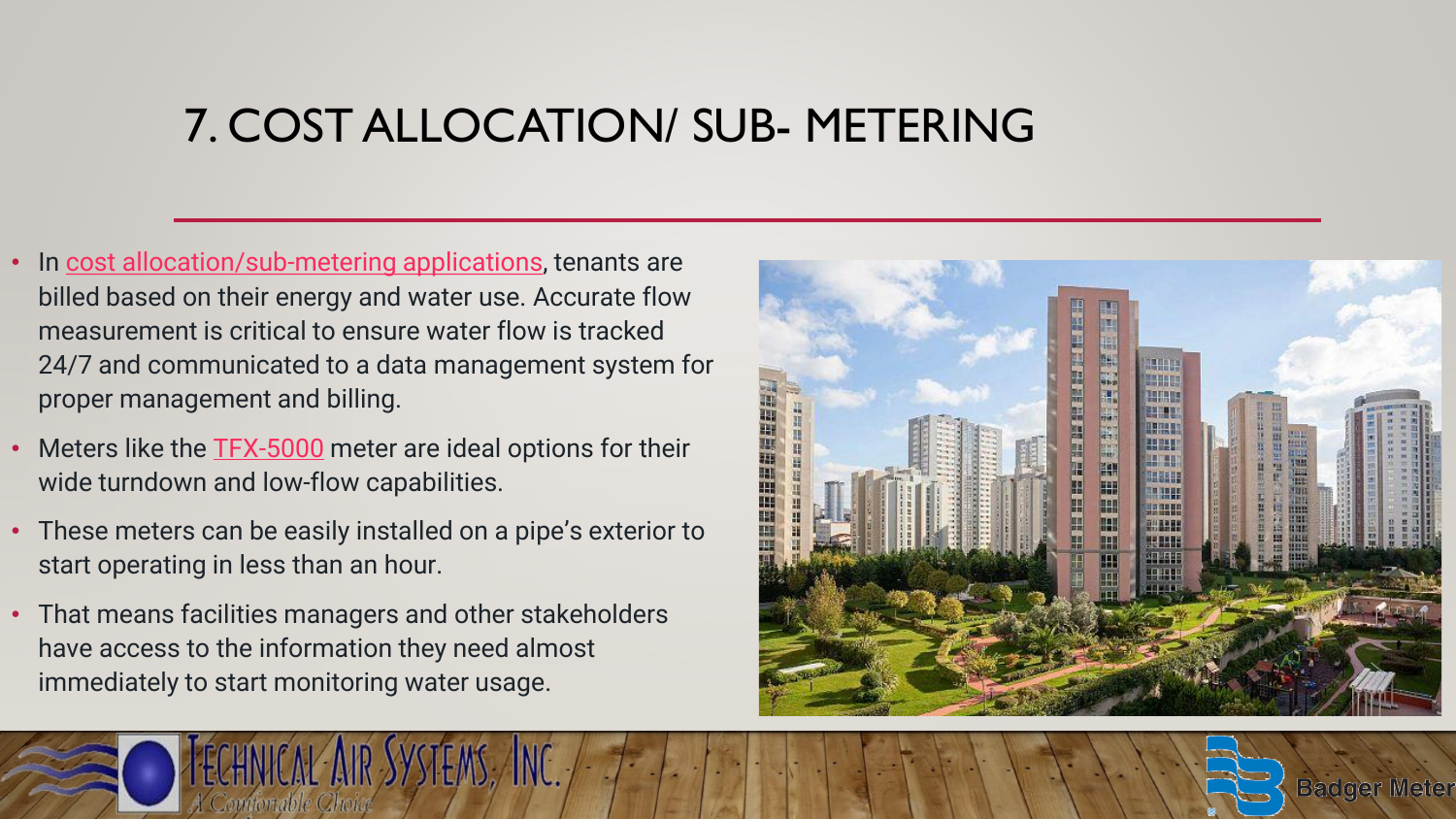# 8. OVERALL CAMPUS EFFICIENCY AND ENERGY PERFORMANCE CONTRACTS



- Ultrasonic meters are also frequently used to monitor air handling unit flow rate and BTU efficiency.
- These meters can help facilities managers establish an energy-use baseline for current heating and cooling systems to determine where improvements can be made to save on energy costs.
- This information also helps decision-makers identify inefficiencies and determine if equipment throughout campus facilities needs to be upgraded.
- Since installation time is significantly reduced with meters like the TFX-5000, data can be collected and actioned on quickly.